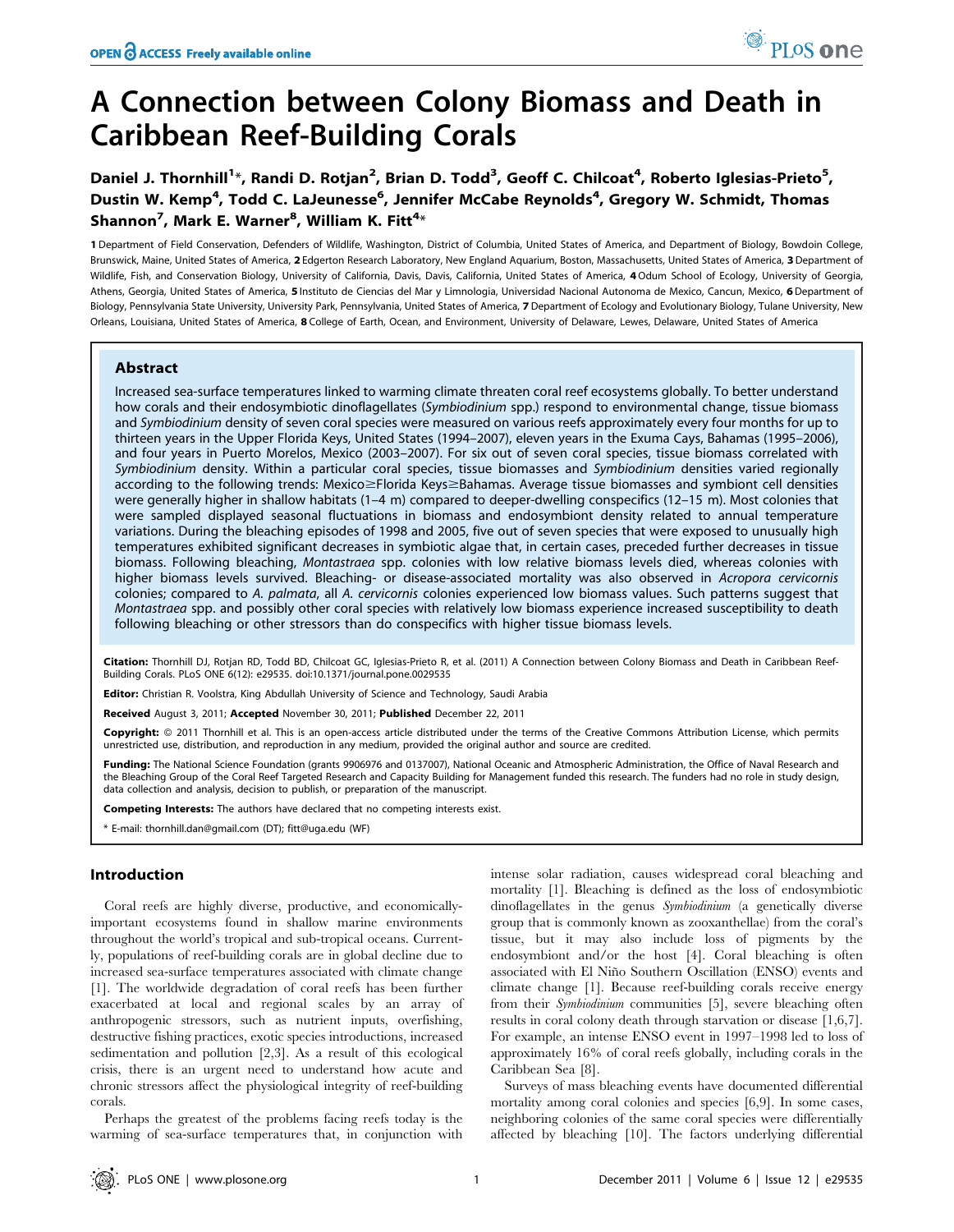mortality of corals under seemingly identical conditions of depth and reef position remain poorly understood. It has been proposed that this response is due to a combination of genotypic and physiological variation among coral colonies [11] and/or their endosymbionts [12,13]. One additional factor affecting postbleaching mortality is a colony's level of energy reserves, which is correlated with tissue biomass or ash-free dry weight (AFDW).

Coral colony biomass is the product of a complex array of factors. Reef-building corals obtain energy from polytrophic sources, including photosynthetic endosymbionts, heterotrophic feeding, and absorption of dissolved organic matter (DOM), and this energy is allocated to metabolism, reproduction, skeletal growth (i.e., calcification), mucus production, tissue repair and defense, and production of new biomass (e.g., tissue growth and energy reserves) [14–16]. A colony's biomass level thus depends upon the equilibrium between various energetic sources vs. expenditures and is subject to dynamic change over time. Such change can be observed in the fluctuations of coral tissue biomass and Symbiodinium population density in response to seasonal variation in temperature and light, with both parameters reaching annual nadir during the hottest times of the year [17,18]. Tissue biomass and Symbiodinium density are further depleted during mass bleaching events [18], which jeopardize colony survival due to corals' reliance on energy reserves for sustenance during stress. If biomass reserves and energy inputs from autotrophic symbionts, heterotrophic feeding, and absorption are insufficient, then a colony may perish from starvation or due to secondary stressors (e.g., disease).

Based on the above, colony biomass may be an indicator of coral health and resilience to stress. If this hypothesis is correct, biomass differences among colonies and species across a coral reef could explain inter-colony differences in bleaching mortality. Here, we examine this hypothesis and add additional perspectives on coral physiology and the bleaching phenomenon from longterm analysis of tissue biomass and the density of endosymbionts in seven species of reef-building corals. Corals were collected from nine different reefs spanning three geographic regions from a time span of 3–13 years (Fig. 1, Table 1). Our goals were to 1) examine the relationship between tissue biomass and Symbiodinium density, 2) determine how these two parameters vary spatially (i.e., by region, habitat, and depth) and temporally (i.e., season), 3) assess changes in these two parameters following two bleaching events (1998 and 2005), and 4) determine the relationship between coral tissue biomass and colony mortality.

# Results

Each coral species exhibited a species-specific mean tissue biomass and symbiont density value (Fig. 2). Porites astreoides had the highest mean coral tissue biomass  $(11.52 \pm 0.28$  mg tissue $\times$ cm<sup>-2</sup>; data presented as mean  $\pm$  SE throughout this manuscript), whereas the lowest biomass was found in Acorpora cervicornis  $(2.59 \pm 0.05$  mg tissue $\times$ cm<sup>-2</sup>). The highest and lowest Symbiodinium densities occurred in Montastraea faveolata  $(3.04 \pm 0.05$ cells $\times10^6\times$ cm<sup>-2</sup>) and *Siderastrea siderea* (1.24±0.06 cells $\times10^6$  $\times$ cm<sup>-2</sup>), respectively. Data for the remaining coral species fell between these extremes of ash free dry weight and symbiont density (Fig. 2).

For six of the seven reef-building coral species, tissue biomass and Symbiodinium density were positively and significantly correlated with one another (Fig. 3). The exception was S. siderea, where biomass and symbiont density were not correlated  $(r=0.096,$  $p = 0.162$ , Fig. 3g). Among the remaining six species, the degree of correlation between the two parameters varied considerably  $(r=0.095-0.448)$ . The correlation between tissue biomass and Symbiodinium density was strongest for M. faveolata  $(r=0.448,$  $p$ <0.0001) and *P. astreoides* ( $r = 0.387$ ,  $p$ <0.0001), whereas the relationship was considerably weaker in A. cervicornis  $(r=0.095,$  $p = 0.043$  relative to the other five coral species (Fig. 3). The remaining three species had correlations of intermediate strength, including A. palmata ( $r = 0.130$ ,  $p = 0.012$ ), M. annularis ( $r = 0.237$ ,  $p<0.0001$ , and *M. franksi* ( $r = 0.144$ ,  $p = 0.003$ ).

In all seven coral species, the correlation coefficients suggested that much of the relationship between tissue biomass and Symbiodinium density was left unexplained. In the results that follow we examine other factors that affect this variation by examining how tissue biomass and endosymbiont density vary spatially among regions, depths and reefs, temporally across seasons, following two mass bleaching events, and in relation to coral colony mortality.



Figure 1. Regional and local maps of collection sites for this study. Coral collection depth is indicated in panels b and c by star shading; shallow reefs (1–4 m) are indicted by a black star whereas deep reefs (12–15 m) are denoted by a gray star. Reef abbreviations are as follows: Upper Florida Keys, U.S.: CF = Carysfort Reef, LG = Little Grecian Reef, ADM = Admiral Patch Reef, KNK = Conch Reef, AG = Alligator Reef; Exuma Cays, Bahamas: NP = North Norman's Patch Reef, PB = Palmata Beach Reef, SP = South Perry Reef; Puerto Morelos, Mexico: MEX = UNAM. Figure adapted from Thornhill et al. [20].

doi:10.1371/journal.pone.0029535.g001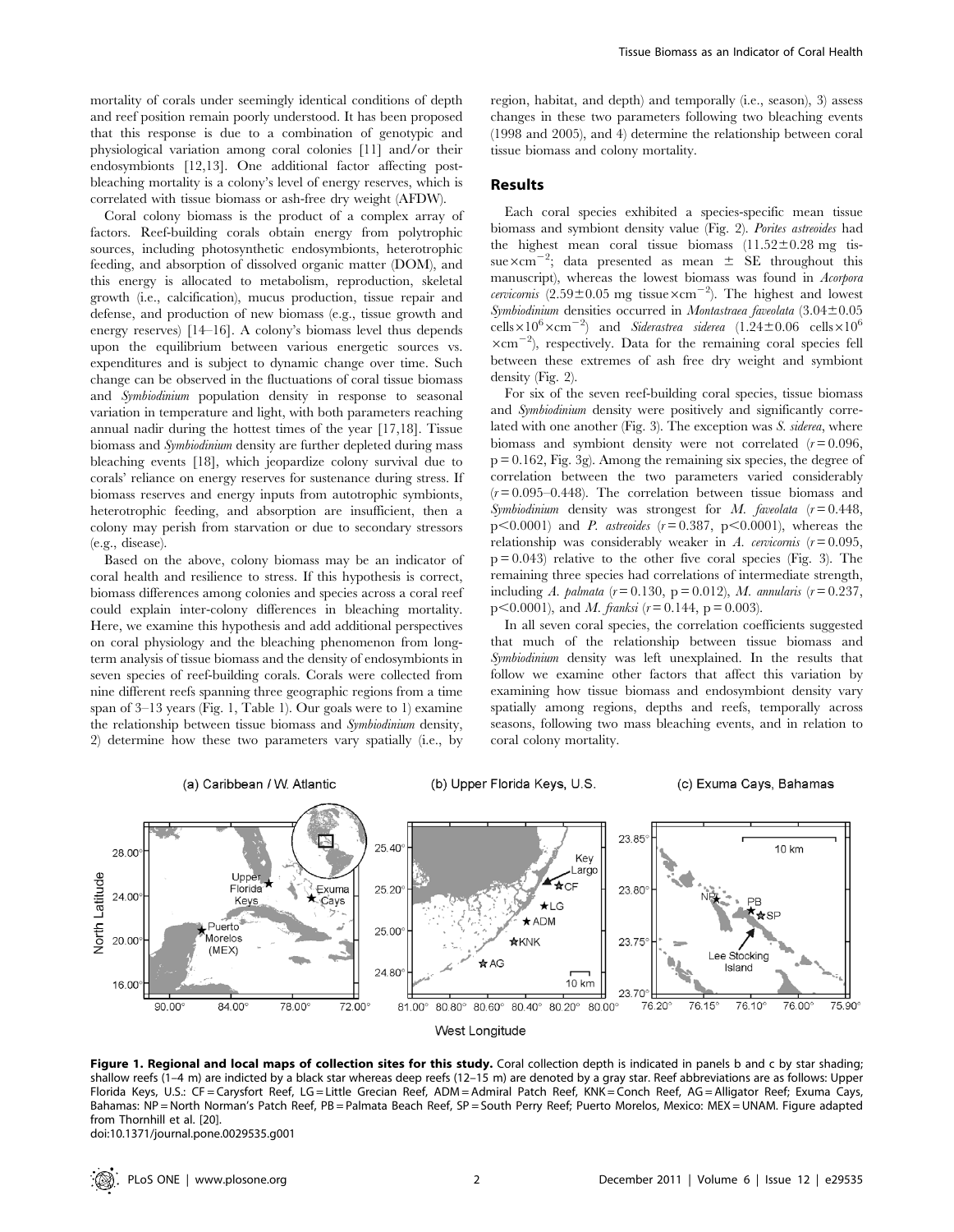Table 1. Species of corals sampled at each reef in this study.

| Region                  | Reef                     | Latitude          | Longitude         | Depth       | <b>Coral Species</b> | <b>Duration Sampled</b> |
|-------------------------|--------------------------|-------------------|-------------------|-------------|----------------------|-------------------------|
| Exuma Cays, Bahamas     | Norman's Pond (NP)       | $23.79^{\circ}$ N | 76.14°W           | $0-4$ m     | M. annularis         | 1995-2006               |
|                         |                          |                   |                   |             | M. faveolata         | 1995-2006               |
|                         |                          |                   |                   |             | A. cervicornis       | 2001-2006               |
|                         |                          |                   |                   |             | P. astreoides        | 2002-2003               |
|                         |                          |                   |                   |             | S. siderea           | 2002-2005               |
|                         | Palmata Beach (PB)       | 23.78°N           | 76.10°W           | $0 - 4$ m   | A. cervicornis       | 1996-2005               |
|                         |                          |                   |                   |             | A. palmata           | 1995-2005               |
|                         | South Perry (SP)         | 23.77°N           | 76.09°W           | $12 - 15$ m | M. annularis         | 1995-2006               |
|                         |                          |                   |                   |             | M. faveolata         | 1995-2006               |
|                         |                          |                   |                   |             | M. franski           | 1997-2006               |
|                         |                          |                   |                   |             | A. cervicornis       | 1996-2006               |
| Upper Florida Keys, USA | Little Grecian Reef (LG) | 25.12°N           | $80.30^\circ$ W   | $0 - 4$ m   | M. annularis         | 1999-2007               |
|                         |                          |                   |                   |             | M. faveolata         | 1999-2007               |
|                         |                          |                   |                   |             | A. cervicornis       | 1996-2007               |
|                         |                          |                   |                   |             | A. palmata           | 1996-2007               |
|                         |                          |                   |                   |             | S. siderea           | 2002-2007               |
|                         | Admiral Reef (ADM)       | $25.05^{\circ}$ N | $80.39^{\circ}$ W | $0-4$ m     | M. annularis         | 1995-2007               |
|                         |                          |                   |                   |             | M. faveolata         | 1994-2007               |
|                         |                          |                   |                   |             | A. cervicornis       | 1996-2007               |
|                         |                          |                   |                   |             | P. astreoides        | 2002-2007               |
|                         |                          |                   |                   |             | S. siderea           | 2002-2007               |
|                         | Carysfort Reef (CF)      | 25.22°N           | 80.23°W           | $12 - 15$ m | M. annularis         | 1995-1999               |
|                         |                          |                   |                   |             | M. faveolata         | 1996-1999               |
|                         |                          |                   |                   |             | M. franski           | 1997-1999               |
|                         |                          |                   |                   |             | A. cervicornis       | 1996-1998               |
|                         | Conch Reef (KNK)         | 24.94°N           | 80.46°W           | $12 - 15$ m | M. annularis         | 1999-2001               |
|                         |                          |                   |                   |             | M. faveolata         | 2000-2002               |
|                         |                          |                   |                   |             | M. franksi           | 1999-2002               |
|                         | Alligator (AG)           | 24.84°N           | $80.62^{\circ}$ W | $12 - 15$ m | M. annularis         | 2003-2007               |
|                         |                          |                   |                   |             | M. faveolata         | 2003-2007               |
|                         |                          |                   |                   |             | M. franksi           | 1997-2007               |
|                         |                          |                   |                   |             | A. cervicornis       | 2003-2005               |
| Puerto Morelos, Mexico  | UNAM (MEX)               | $20.87^{\circ}$ N | $86.85^{\circ}$ W | $0 - 4$ m   | M. annularis         | 2003-2007               |
|                         |                          |                   |                   |             | M. faveolata         | 2003-2007               |
|                         |                          |                   |                   |             | P. astreoides        | 2003-2007               |

doi:10.1371/journal.pone.0029535.t001

#### Regional and depth patterns

Patterns of coral tissue biomass and symbiont density varied geographically among the Bahamas, the Florida Keys (U.S.), and Mexico for many of the coral species examined (Fig. 4). For example, at shallow depths (1–4 m), corals from the Bahamas often had lower mean tissue biomass and/or Symbiodinium density values than conspecifics from other regions (Fig. 4). This pattern occurred in the endosymbiont cell densities for M. annularis (p values < 0.0001), A. cervicornis (p < 0.0001), and S. siderea (p = 0.039, two-sample t-test), as well as in both parameters for M. faveolata (p values $<$ 0.0001), A. palmata (p values $\leq$ 0.004, two-sample t-test), and  $P.$  astreoides (p values $\leq$ 0.0001) (Fig. 4, unless otherwise noted, regional and depth comparisons and hypotheses testing conducted via two-factor ANOVA and Tukey's honestly-significant-difference tests). By contrast, values for the tissue biomass and Symbiodinium density of shallow water corals in the Florida Keys were either intermediate to those of the Bahamas and Mexico (e.g.,  $M.$  faveolata tissue biomass p values $\leq 0.001$ ;  $M.$  annularis symbiont density p values $< 0.0001$ ; *P. astreoides* tissue biomass, Florida vs. Mexico  $p = 0.004$ , Florida vs. the Bahamas  $p \le 0.001$ ), statistically indistinguishable from those of the Bahamas (e.g., M. annularis, tissue biomass  $p = 0.827$ ; S. siderea tissue biomass two sample t-test  $p = 0.465$ ), or statistically indistinguishable from those of Mexico (e.g., M. faveolata Symbiodinium density p = 0.554; P. astreoides Symbiodinium density  $p = 0.258$ ) (Fig. 4). Finally, shallow M. annularis, M. faveolata, and P. astreoides from Mexico had the highest mean tissue biomasses and/or symbiont densities relative to conspecifics from other regions (Fig. 4, p values  $0.0001$  except M. *faveolata* Florida vs. Mexico symbiont density where  $p = 0.554$  and *P. astreoides* Florida vs. Mexico where tissue biomass  $p = 0.004$  and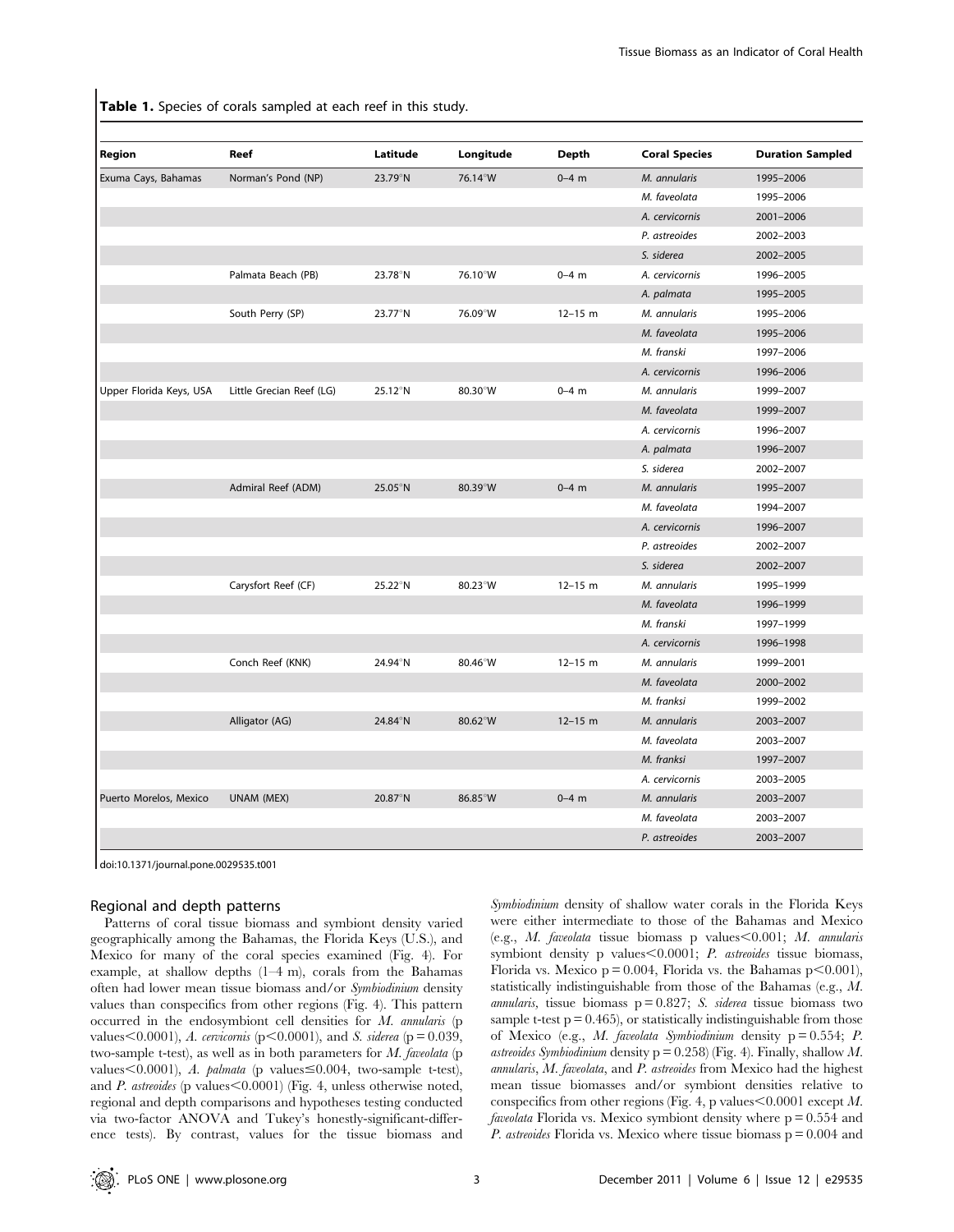

Figure 2. Species-specific values for tissue biomass versus Symbiodinium density from seven species of scleractinian corals. Biomass was measured by ash-free dry weight in mg tissue $\times$ cm<sup>-2</sup> whereas Symbiodinium density was quantified as cells $\times10^6\times$ cm<sup>-2</sup>. Data presented as mean values  $\pm$  standard error. A photograph of each coral species is provided for reference. Photographs are not to scale. Photo credits: D.J. Thornhill, G.C. Chilcoat, and D.W. Kemp.

doi:10.1371/journal.pone.0029535.g002

symbiont density  $p = 0.258$ . Thus, the regional tissue biomass and Symbiodinium density patterns at shallow depths (1–4 m) can be summarized as follows: Mexico $\geq$ Florida $\geq$ Bahamas (Fig. 4).

At depths of 12–15 m, comparisons between regions were only possible in the Bahamas and Florida Keys for four of the species (i.e., M. annularis, M. faveolata, M. franksi, and A. cervicornis). At deep reefs, M. annularis, M. faveolata, and A. cervicornis exhibited mean tissue biomasses that did not differ significantly  $(p>0.05)$  between regions (Fig. 4). Montastraea franksi was an exception to this pattern, having higher mean tissue biomass in the Bahamas relative to the Florida Keys (Fig. 4c, two sample t-test  $p<0.0001$ ). Symbiodinium densities either did not differ significantly between regions (i.e., M. *franksi* two sample T-test  $p = 0.923$  or were higher in Florida than in the Bahamas (i.e., for M. annularis  $p = 0.002$ , M. faveolata  $p = 0.003$ , and A. cervicornis  $p = 0.003$ ; Fig. 4). Therefore, at greater depth, the typical regional tissue biomass patterns were Flor $ida = Bahamas$ , with the exception of M. franksi. The generalized regional Symbiodinium density patterns were Florida $\geq$ Bahamas.

As noted above, within a region and coral species, patterns of coral tissue biomass and symbiont density frequently varied by depth (Fig. 4). As with geographic comparisons, depth-based comparisons were limited by the natural occurrence of the target species and sampling design of this study. Therefore, inter-depth comparisons were only possible for M. annularis, M. faveolata, and A. cervicornis within the Bahamas and Florida Keys. For the Montastraea species, mean tissue biomass was significantly lower in deep-dwelling corals relative to shallow conspecifics in both the Bahamas and Florida (Fig. 4, p values $<$ 0.0001). In contrast, shallow and deep A. cervicornis from Florida ( $p = 0.201$ ), but not the Bahamas ( $p = 0.001$ ), had mean tissue biomasses that did not differ significantly (Fig. 4).

Within a given region, Symbiodinium densities either did not differ significantly (i.e., for M. annularis [Bahamas  $p = 0.908$ , Florida  $p = 0.145$ ] and Florida A. cervicornis  $[p = 0.696]$  or were lower at depth when compared to their shallow water counterparts (i.e., for  $M.$  faveolata p values $\leq 0.0001$ ). However,  $A.$  cervicornis in the Bahamas was exceptional in that deep-water A. cervicornis exhibited significantly higher ( $p = 0.007$ ) symbiont densities than did shallow conspecifics (but note the low sample size at deep reefs). In summary, mean AFDW values and symbiont densities could be generalized as shallow  $(1-4 \text{ m}) \geq$ deep  $(12-15 \text{ m})$ , with the exception of A. cervicornis endosymbiont densities in the Bahamas.

#### Seasonal patterns

The sampling design of this study also included examination of seasonal fluctuations in tissue biomass and Symbiodinium density (i.e., from winter to spring to summer to fall). Mean seasonal tissue biomass and symbiont density values are presented for each coral species and reef in Fig. 5 and a summary of the statistical analyses performed on these data is provided in Table S1. Both coral tissue biomass and endosymbiont cell density varied seasonally, with the highest values often occurring in the winter or spring and lowest values frequently occurring during the summer or fall (Fig. 5). Notably, significant variation was detected among reefs, among seasons, and among the interaction of reef and season for both physiological parameters in four of the seven coral species sampled, including M. annularis, M. faveolata, P. astreoides (endosymbiont density only), and S. siderea (Table S1). Variation among reefs reflected the differences between regions and depths explored above (Fig. 4), as well as differences between the specific sites sampled (Fig. 5). Variation among seasons was typically due to high tissue biomass and symbiont density in the winter/spring and low values in the summer/fall.

Four coral species deviated from the seasonal patterns described above. Deep-dwelling M. franksi exhibited significant tissue biomass variation among reefs, but not between seasons or in the interaction between reefs and seasons (Table S1, Fig. 5c). The lack of significant seasonality stems from a combination of no seasonal change at certain sites and asynchronous seasonality among other sampled reefs. For M. franski Symbiodinium densities, significant variation occurred seasonally as well as in the interaction between reef and season, but not among reefs alone (Table S1, Fig. 5c). The second exception to the seasonality described above was in both the tissue biomass and Symbiodinium densities of A. cervicornis. Here, statistical analyses revealed significant variation between reefs, but no effect of season or of the interaction between season and reef (Table S1). As illustrated in Fig. 5d, the tissue biomass and symbiont densities of A. cervicornis generally remained constant and low relative to other species throughout the year. For A. palmata, significant variation was detected between reefs for both parameters and significant seasonality was detected in tissue biomass (Table S1). However, there was no significant seasonality in A. palmata Symbiodinium density or in the interaction between reef and season for either parameter (Table S1). This may have resulted from the asynchronous seasonality between reefs for A. palmata Symbiodinium density and the relatively low overall fluctuations in this coral (Fig 5e). Finally, the tissue biomass of P. astreoides varied significantly among reefs and in the interaction between reef and season, but not significantly by season alone (Table S1). The lack of significant seasonal variation in P. astreoides biomass may result from seasonal highs occurring at different times of the year for each of the reefs sampled (i.e., asynchronous seasonality, Fig. 5f). Beyond these three exceptions, tissue biomass and Symbiodinium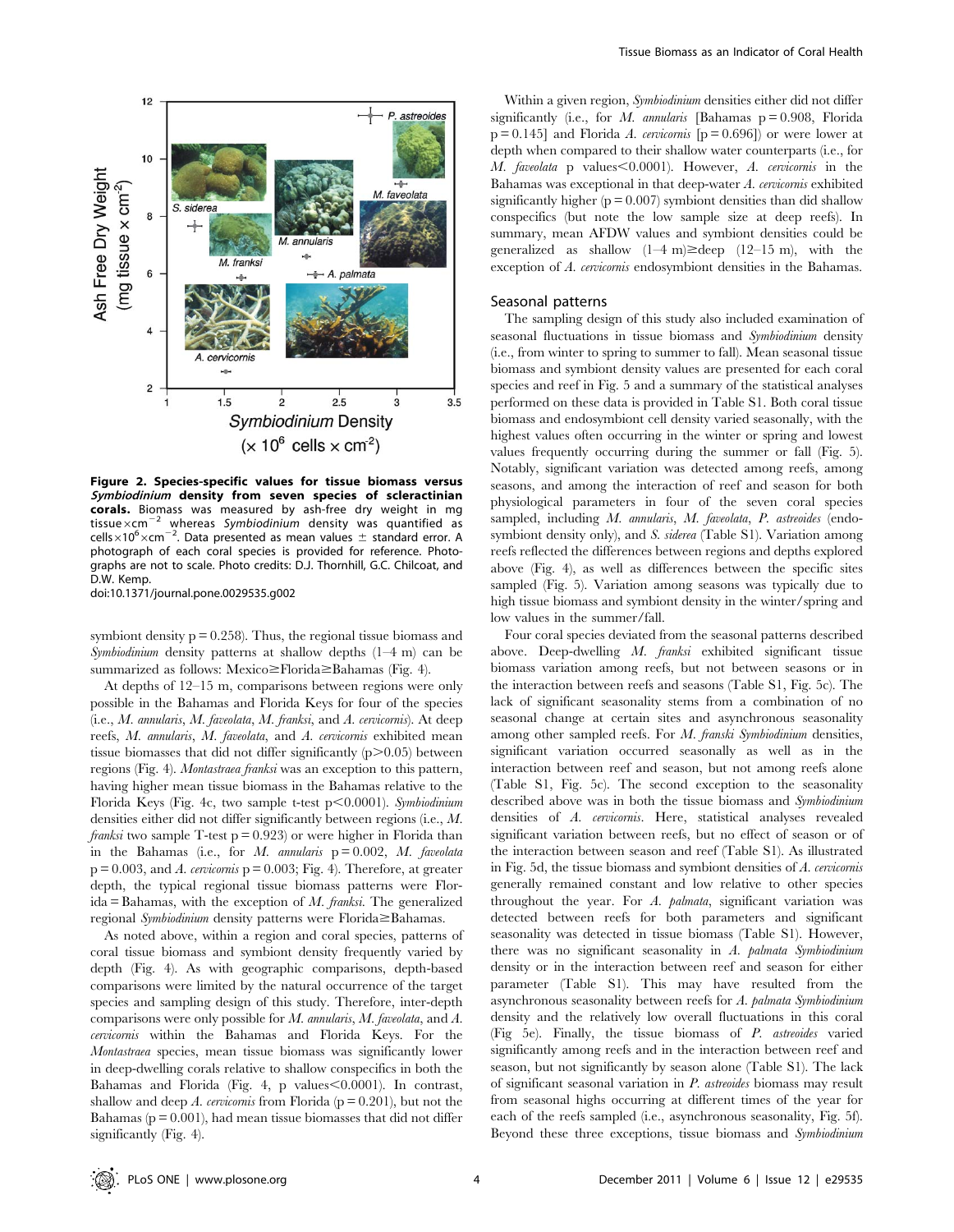

Figure 3. Scatter plots depicting the relationship between tissue biomass versus Symbiodinium density for seven reef-building corals. Data have been square root transformed in order to meet normality assumptions and a trend line has been fitted to the transformed dataset for each species. Coral species identity (upper left), degree of correlation ( $R<sup>2</sup>$  value, lower right), and p value (lower right) are provided for each species.

doi:10.1371/journal.pone.0029535.g003

density fluctuated significantly across seasons for the sampled coral species (Table S1).

## The 1998 and 2005 coral bleaching episodes

Two major bleaching episodes occurred in the Caribbean Sea and western Atlantic Ocean during the study. In 1998, tropical coral reefs across the world, including reefs of the Florida Keys, Bahamas, and Mexico, experienced a devastating mass bleaching event associated with elevated sea-surface temperatures [1,8]. Although circumstances prevented the sampling of some Florida reefs during this bleaching event and sampling had not yet begun in Mexico, data were collected for many of the colonies and species under investigation in the Bahamas and for Montastraea spp. at ADM reef in Florida. A second bleaching event occurred in 2005 in the Bahamas and Mexico, but not on the reefs we sampled in Florida [19,20].

Changes in Symbiodinium density and tissue biomass in relation to the 1998 and 2005 bleaching events are presented in Fig. 6. For M. annularis, M. faveolata, M. franksi, A. cervicornis, and S. siderea from the Bahamas, bleaching was characterized by statistically significant reductions in Symbiodinium density relative to the normal mean summer minima for a given coral species and location  $(p<0.001$  for all comparisons with the exception of S. siderea where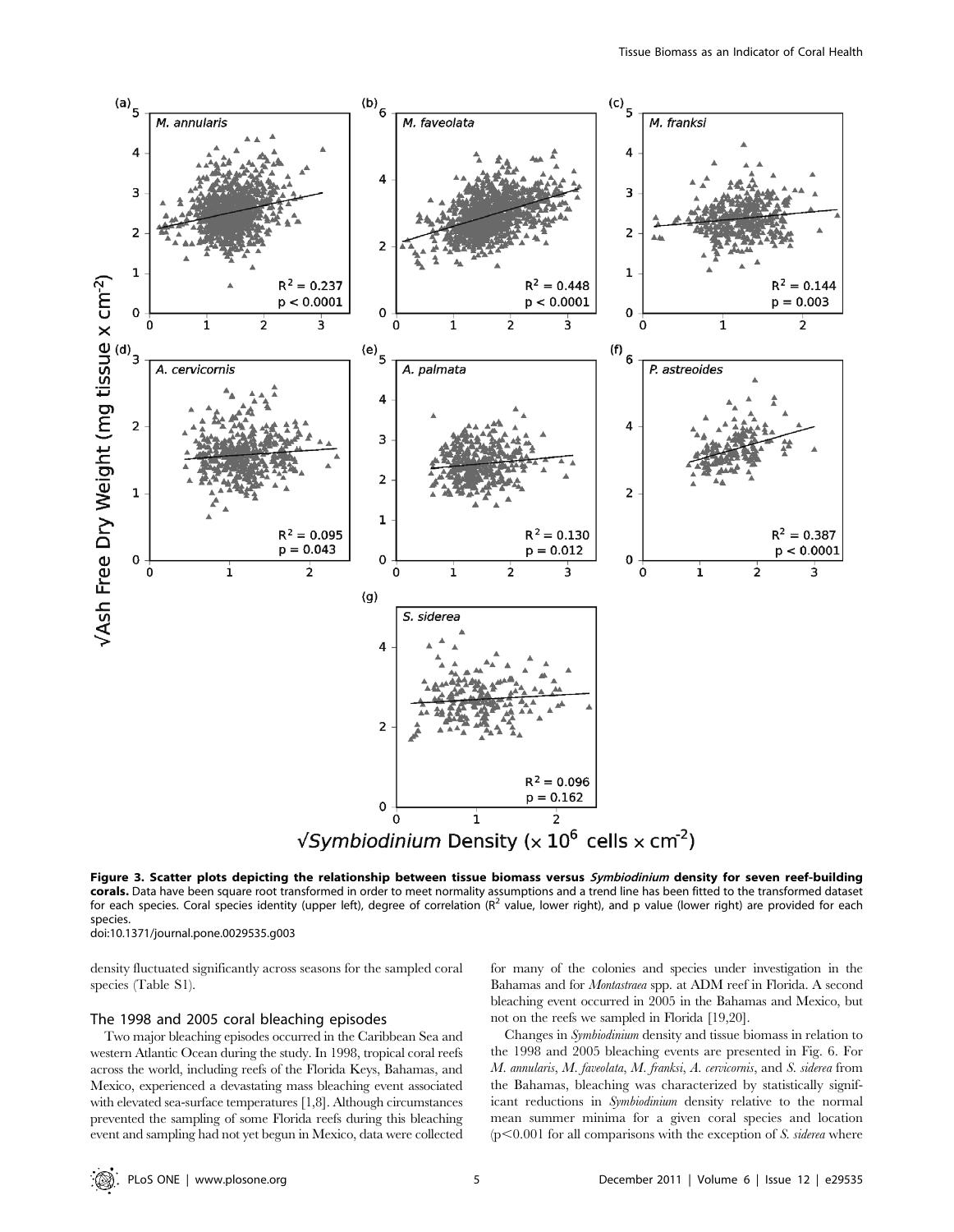

# **Region and Depth**

Figure 4. Coral tissue biomass and Symbiodinium density by region and depth within regions. Coral tissue biomass (left axis and white bars) and Symbiodinium density (right axis and shaded bars) data presented as mean values  $\pm$  standard error. Statistically distinguishable versus indistinguishable patterns (at  $\alpha$  = 0.05) are indicated letters above the histograms for each species (using lower case letters for tissue biomass and upper case letters for Symbiodinium densities). Statistical analyses conducted by either two-factor ANOVAs (for M. annularis, M. faveolata, A. cervicornis, and P. astreoides) or T-tests (for M. franksi, A. palmata, and S. siderea). Coral species identity is indicated (upper left) for each sub-panel. doi:10.1371/journal.pone.0029535.g004

 $p = 0.004$ ; Fig. 6). The remaining two species, A. palmata and P. astreoides, did not experience reductions in their endosymbiont densities. In Florida, M. faveolata at ADM reef experienced significant reductions in Symbiodinium density  $(p<0.0001)$  during the bleaching event. However, changes in Symbiodinium density were not significant in M. annularis at ADM reef ( $p = 0.164$ ). No statistically significant change in Symbiodinium density was detected for *M. annularis* ( $p = 0.124$ ) or *M. faveolata* ( $p = 0.184$ ; Fig. 6a-b) in Mexico in 2005, likely because the site was sampled approximately two weeks into recovery from bleaching, following a cold front.

In contrast to symbiont densities, tissue biomass values were less often correlated with bleaching in the immediate aftermath of the

1998 and 2005 events (Fig 6). Nevertheless this, visible bleaching was linked in a few cases to reduced tissue biomass, including M. annularis from ADM reef  $(p<0.0001)$  in 1998, SP reef in 2005  $(p = 0.04)$ , and Mexico in 2005 (p<0.0001), as well as in M. faveolata from ADM reef in 1998 ( $p<0.0001$ ), SP reef in 1998  $(p<0.0001)$ , and Mexico in 2005 (p = 0.002) (Fig. 6).

## Coral colony mortality and tissue biomass

The majority of coral colonies survived throughout the study period, including through the 1998 and 2005 bleaching events. However, colony mortality was observed in M. annularis and M.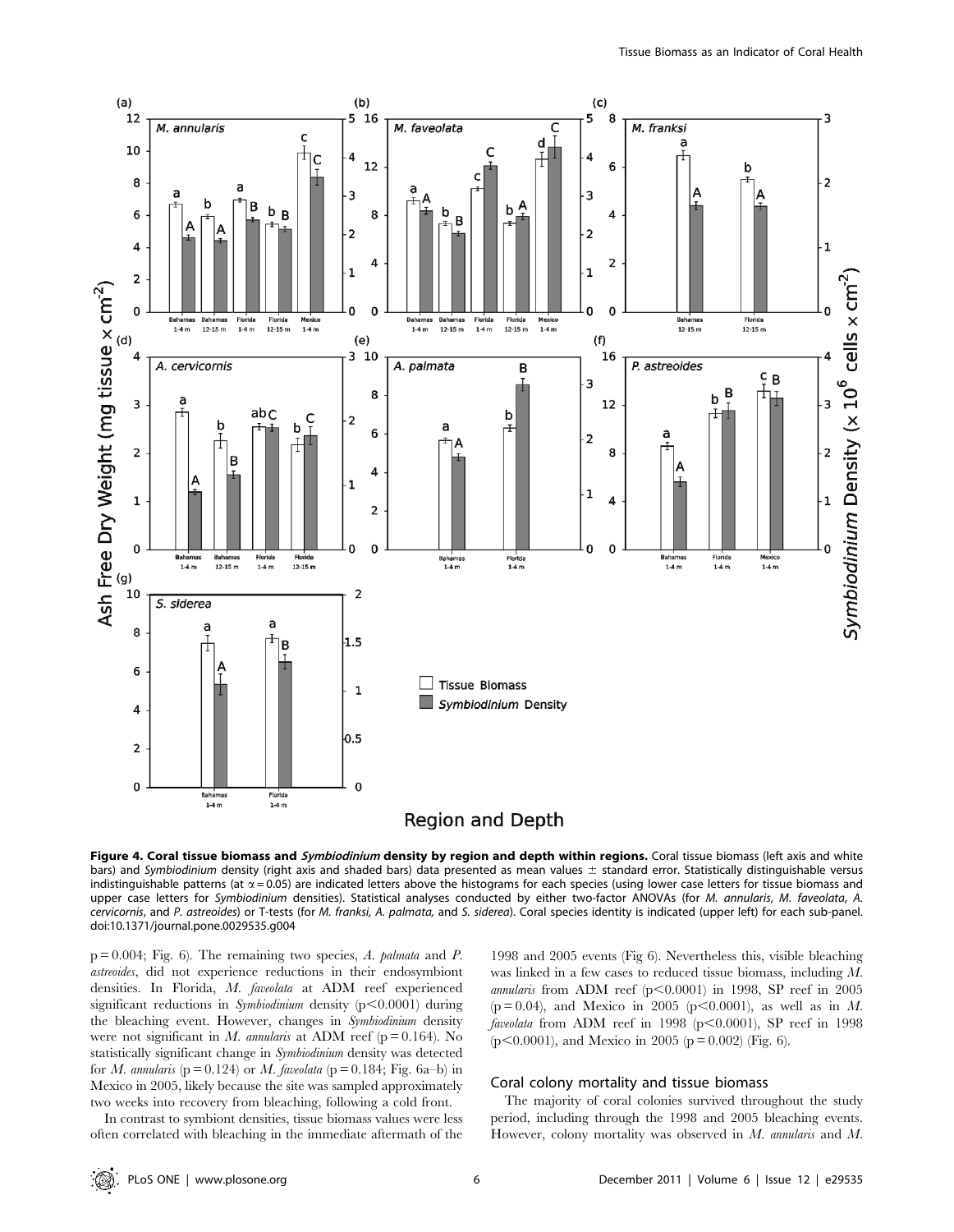

Figure 5. Seasonal variation in coral biomass and Symbiodinium density for seven coral species from nine reefs. Coral tissue biomass (left axis and solid lines) and Symbiodinium density (right axis and dashed lines) data presented as mean values for a given season  $\pm$  standard error. Within each line plot, four sample dates are provided, one each for winter (January to March), spring (April to June), summer (July to September) and fall (October to December). Seasonal means are presented chronologically beginning with winter and ending with fall. A blank sub-panel indicates that a particular coral species did not occur at that specific location. Reef abbreviations provided in Fig. 1. Statistical analyses of these data are given in Table S1. doi:10.1371/journal.pone.0029535.g005

franksi from CF reef in the Florida Keys in the months following the 1998 bleaching (black arrows, Fig. 7). Montastraea annularis and M. franksi colonies that died at CF reef had consistently lower mean tissue biomass values relative to M. faveolata from CF reef, and relative to conspecific and congeneric corals from other deep  $(12-15 \text{ m})$  reefs (Figs. 5, 7). The low tissue biomass of M. annularis and M. franksi at CF reef predated the 1998 bleaching event and no sudden dip in biomass levels was observed after the 1998 bleaching. Instead, the Montastraea spp. corals with a low tissue biomass simply did not recover from bleaching and these colonies died within 4 months of the event.

Coral colony death also occurred in 100% of the A. cervicornis colonies sampled from SP, ADM, CF, and AG reefs (black arrows, Fig. 8). At NP, PB, and LG reefs, A. cervicornis colonies experienced reductions in the surface area of living tissue and death of numerous colonies by the conclusion of sampling in 2006–2007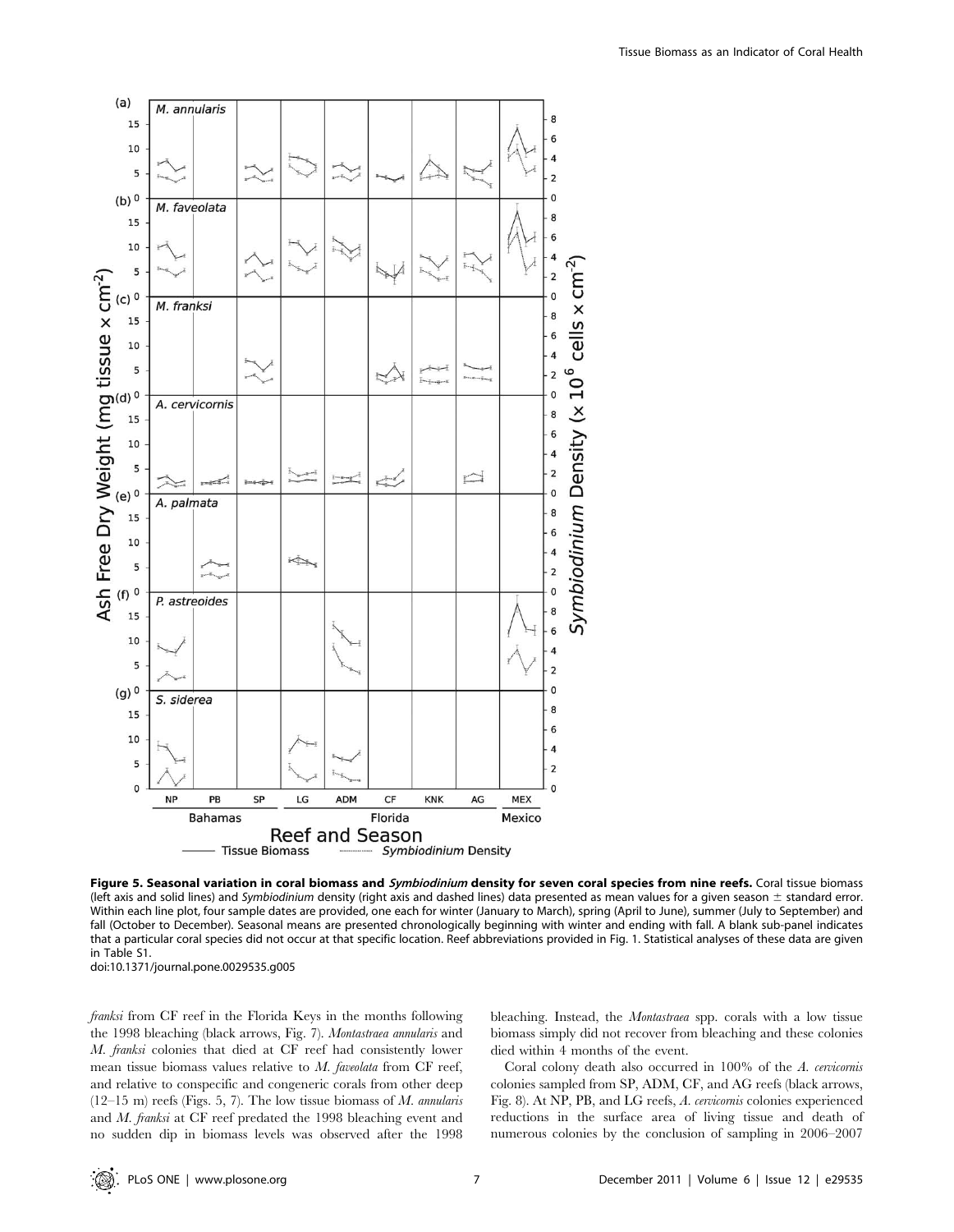

Figure 6. Changes in Symbiodinium density and tissue biomass coinciding with bleaching events for five coral species. Data are presented as mean values of tissue biomass (left axis and white bars) and Symbiodinium density (right axis and shaded bars)  $\pm$  standard error. Significant deviation from the mean summer tissue biomass and Symbiodinium density, as evaluated using T-tests, indicated above the histograms for each species (N.S. = no significant difference, \*= significant deviation from the summer mean at  $\alpha$  = 0.05). Reef abbreviations provided in Fig. 1. Note that bleaching impacts are not provided for certain coral species due to either a lack of sampling during the bleaching events (e.g., certain corals from the Florida Keys during the 1998 bleaching) or due to a lack of visible and statistically significant bleaching for that species and location (e.g., A. palmata from all regions in 2005). doi:10.1371/journal.pone.0029535.g006

(gray arrows, Fig. 8). Mortality in A. cervicornis was associated with the 1998-bleaching event at CF reef. Because of the high incidence of mortality and tissue decline, conspecific tissue biomass comparisons between healthy and dying corals were not possible for A. cervicornis. However, it is noteworthy that the mean tissue biomass values for A. cervicornis were substantially lower than the mean biomasses of its sister taxon, A. palmata, regardless of the reef, depth, or region sampled (Fig. 8). None of the sampled A. palmata died over the duration of this study.

The correlations between colony mortality and low tissue biomass in M. annularis, M. franksi, and potentially A. cervicornis, led to the following hypothesis: low tissue biomass renders coral colonies susceptible to death if a stressful event, such as bleaching or disease, should occur. If correct, the threshold for mortality susceptibility is species or genera specific. Specifically, M. annularis and M. franksi at CF reef that died had mean tissue biomasses of  $4.25\pm0.14$  and  $4.19\pm0.16$  mg tissue  $\times$ cm<sup>-2</sup>, respectively (Fig. 7).

By contrast, the mean tissue biomass for  $A$ . cervicornis ranged between  $1.94\pm0.15$  mg tissue  $\times$ cm<sup>-2</sup> at CF reef to 2.85 $\pm$ 0.10 mg tissue $\times$ cm<sup>-2</sup> at NP reef (Fig. 8).

To mathematically represent this minimum tissue biomass hypothesis, mortality thresholds for Montastraea were calculated (in increments of 0.1 mg tissue $\times$ cm<sup>-2</sup>) between the mean tissue biomass values for M. faveolata at CF reef (which survived with a mean value of  $5.30\pm0.26$  mg tissue $\times$ cm<sup>-2</sup>) and those of M. annularis and M. franksi from CF reef (which perished). Consistent with our minimum tissue biomass hypothesis, the value of 4.6 mg tissue $\times$ cm<sup>-2</sup> was found to be the optimal threshold for *Montastraea* spp. (Fig. 7; Text S1). Threshold analysis was also conducted for Acropora spp., and a range was determined between the values of 2.9 and 5.6 mg tissue $\times$ cm<sup>-2</sup>. This range covered the maximum tissue biomass observed among dying A. cervicornis (at NP and PB) and the minimum in surviving A. palmata (at PB) respectively. For Acropora spp., values ranging between 3.3 and 5.3 mg tissue  $\times$ cm<sup>-</sup>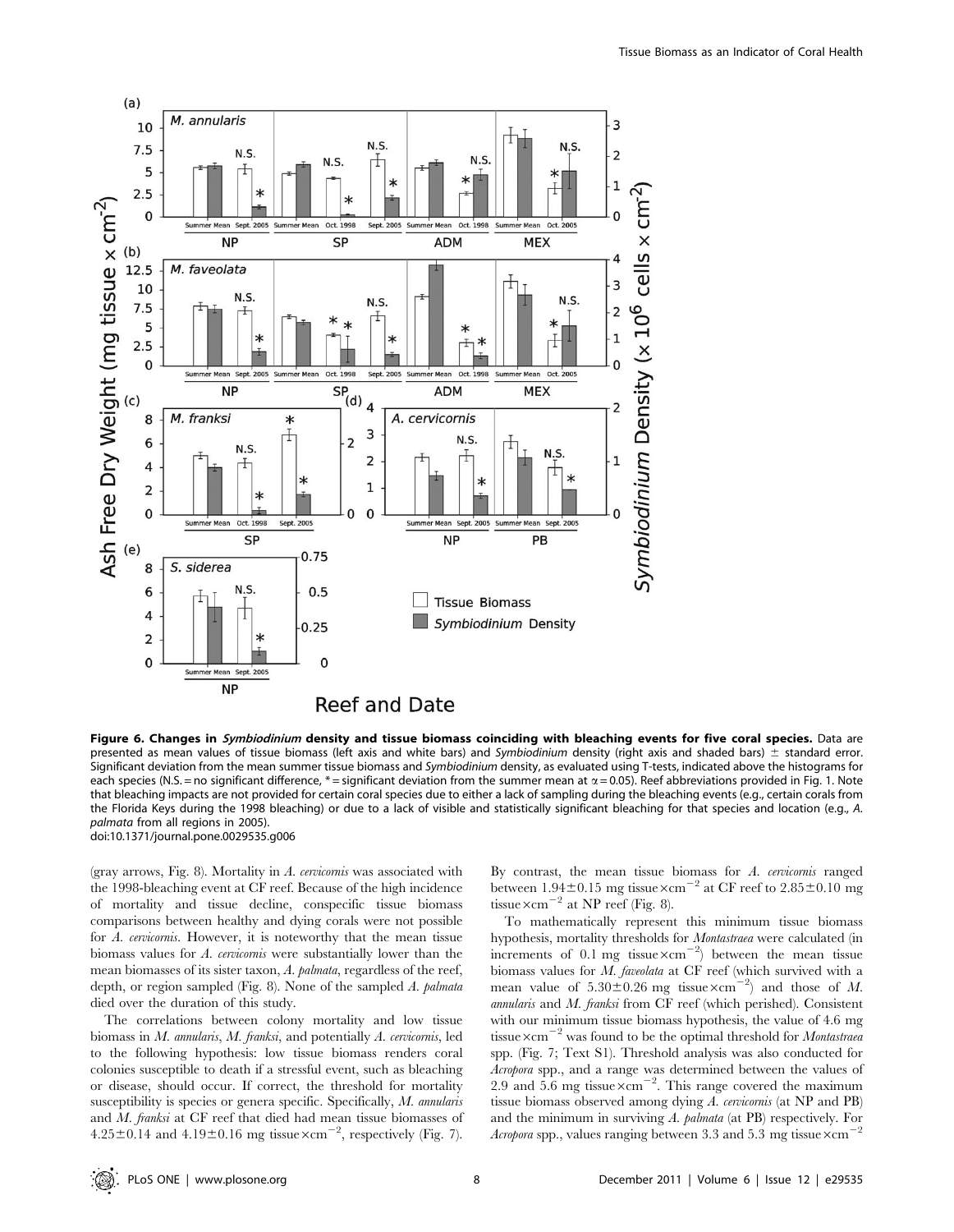

Figure 7. Tissue biomass of Montastraea spp. at 12-15 m depth in relation to colony mortality. A black arrow indicates that all coral colonies of that species and location died during the course of this study. Data presented as mean values of tissue biomass  $\pm$  standard error. Coral species identity indicated by bar color (see legend). Reef abbreviations provided in Fig. 1. Dashed line indicates the estimated threshold for mortality susceptibility (see text). doi:10.1371/journal.pone.0029535.g007

represented acceptable thresholds for mortality; the optimal threshold was 4.0 (Fig. 8; Text S1).

## Discussion

Examination of coral tissue biomass and Symbiodinium density from seven species of reef-building corals from the Caribbean Sea and western Atlantic Ocean revealed a number of statistically robust patterns. Specifically, coral species displayed a speciesspecific mean biomass and endosymbiont density, as well as a positive and significant correlation between these two parameters (with the exception of S. siderea). Tissue biomass and Symbiodinium density often varied over both space and time, with a tendency towards the following generalized patterns: Mexico $\geq$ Florida $\geq$ Bahamas, shallow  $\geq$  deep, and winter/spring  $\geq$  summer/fall. The 1998 and 2005 bleaching events were characterized by reduced Symbiodinium densities, but not necessarily host tissue biomass, for many coral species. Finally, colonies with relatively low tissue biomass often succumbed to death when exposed to thermal stress and/or disease. In the following discussion, we consider how tissue biomass and symbiont cell density relate to geography, depth, seasonal variation, bleaching history, and differential mortality.

# Tissue biomass and Symbiodinium density are positively correlated

Six out of seven reef-building coral species examined here exhibited a correlation between Symbiodinium density and tissue biomass. One possible explanation for such correlations is that endosymbionts are an important component of overall tissue biomass. This possibility has not been explored in the published scientific literature and would make an important topic for future studies. However, data made available to us by S.C. Kempf provide insight into the contributions of Symbiodinium to tissue biomass. Kempf separated host and endosymbiont tissues in five symbiotic cnidarians from the Florida Keys and measured the ash free dry weight of isolated Symbiodinium cells (S.C. Kempf unpublished data). For  $M$ . annularis, that analysis resulted in tissue biomass values of  $131\pm4$  pg×Symbiodinium cell<sup>-1</sup> (S.C. Kempf



Figure 8. Tissue biomass of Acropora spp. in relation to colony mortality. A black arrow indicates that all coral colonies of that species and location died during the course of this study. Gray arrows indicate substantial reductions in live coral tissue for all coral colonies from that location. Data presented as mean values of tissue biomass ± standard error. Coral species is indicated by bar color (see legend). The designation 'N.D.' (i.e., no data) denotes the lack of a particular coral species at a specific location. Reef abbreviations provided in Fig. 1. Dashed lines demarcate the statistically significant range of thresholds for mortality susceptibility (see text). doi:10.1371/journal.pone.0029535.g008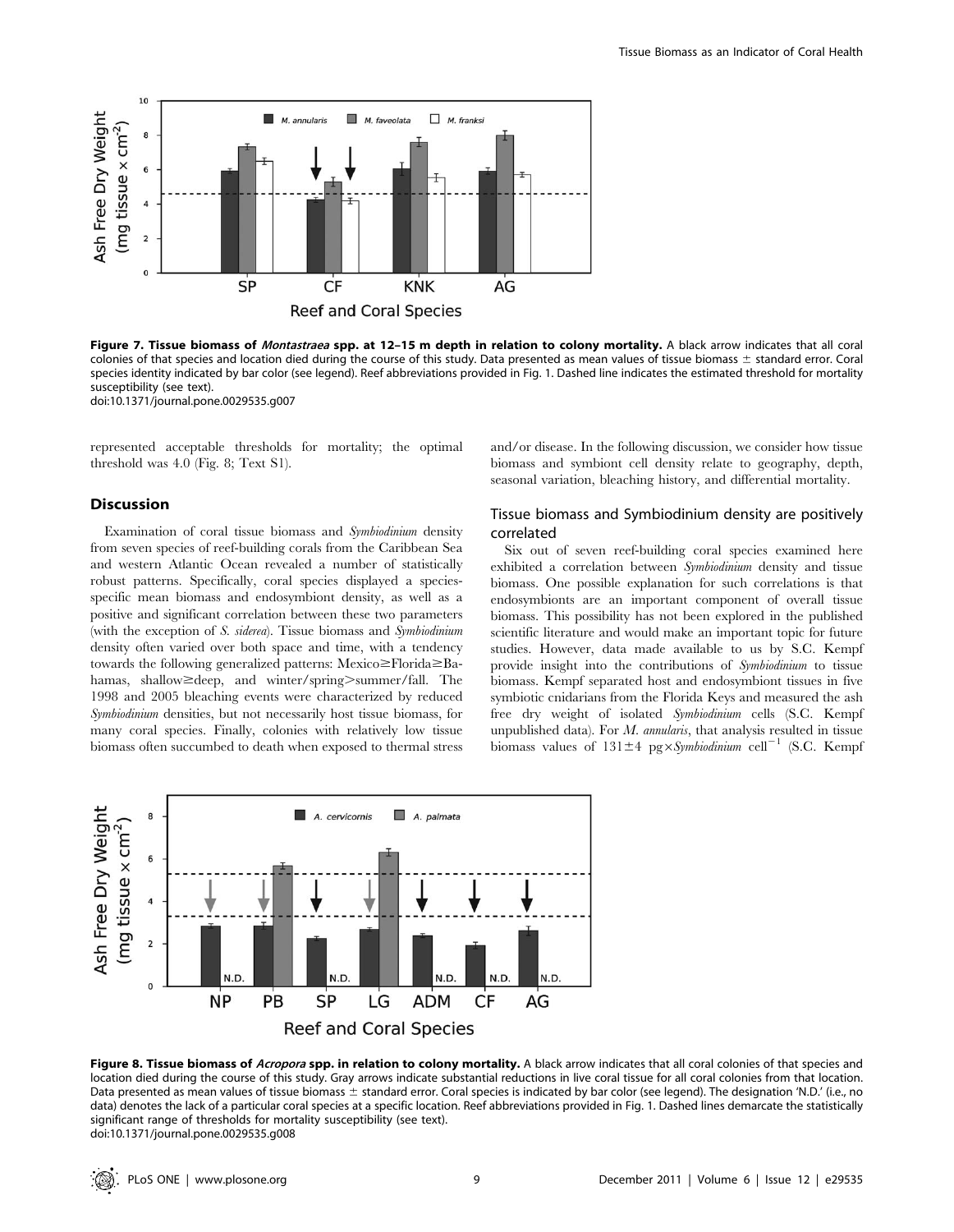unpublished data;  $n = 10$  symbiont cell sub-samples; value presented as mean  $\pm$  SD). Based on the cell densities recovered in our study and the cell biomass values measured by S.C. Kempf, we estimate that Symbiodinium cell biomass accounts for less than 5% of the M. annularis AFDW value. Assuming that a similar biomass of Symbiodinium cells occurs in other reef-building coral species, it appears that symbionts did not appreciably bias the measurement of host AFDW. This conclusion is further supported in many coral species by both the weak relationships between symbiont density and biomass and the immediate decreases in Symbiodinium densities seen during or just after bleaching events with a subsequent loss of tissue biomass delayed until the next sampling point. Nevertheless, it is possible that the relative contributions of Symbiodinium vary among different host and/or endosymbiont species and/or in space and time. Additional study is clearly needed to better document this relationship. Until such data are available, biological inferences about the correlations between symbiont density and overall biomass should be considered with caution.

Resident populations of photosynthetic dinoflagellates support the metabolic needs of most reef-building corals [5,21,22]. Photosynthetic material is translocated in excess to host corals, especially during the cooler seasons [18,23]. Host tissue biomass in corals such as M. faveolata and P. astreoides were greatest when endosymbiont densities were at their highest, despite the fact that Symbiodinium themselves comprise only a marginal portion of measured AFDW (see above). Thus, nutritional (or energetic) mutualisms between corals and symbiotic dinoflagellates likely drive the positive correlations between Symbiodinium densities and host tissue biomasses for most (i.e., six out of seven) species examined here. Presumably, coral species with a weak or uncorrelated biomass to Symbiodinium density relationship, such as A. cervicornis and S. siderea, either obtain a larger proportion of their energetic needs through alternative sources (i.e., heterotrophic feeding and/or absorption), harbor Symbiodinium populations whose net carbon translocation is uncoupled from cell density, allocate more of their energy to other biological requirements (e.g., calcification, mucus production, reproduction, etc.), or some combination of these scenarios.

Additional factors probably contribute to the variation in AFDW and densities of endosymbiotic dinoflagellates. Individuals, populations, and species of coral living under various habitats or associating with different symbiont genotypes many differentially rely on photosynthesis, heterotrophy, and DOM absorption depending on their circumstances [24,25]. In Hawaii, for instance, the coral Montipora capitata compensates for stress-related reductions in Symbiodinium density through increased feeding, whereas Porites compressa and P. lobata do not [26]. Physiological and morphological variation among Symbiodinium may partially explain the differences in AFDW and symbiont cell density among host species. Certain Symbiodinium lineages presumably transfer less photosynthate to their hosts than do others [27], which may translate into different degrees of correlation between coral biomass and symbiont density among different coral species. Previous work confirms the presence of considerable genetic diversity of Symbiodinium among the colonies and species examined here [19,20,28]. More precise information about the physiological contributions of different Symbiodinium lineages is required to determine the degree of mutualism in various host-symbiont combinations.

# Tissue biomass and Symbiodinium density vary regionally

The regional differences in tissue biomass and Symbiodinium density encountered here likely relate to latitudinal changes in light and temperature, as well as bleaching history. Tissue biomass and Symbiodinium densities can diminish as irradiance decreases; for instance, across a depth range [18] or with increased shading in underwater caves [29]. It is therefore possible that such differences might be evident in colonies living in high versus low latitudes. Puerto Morelos, Mexico is located at lower latitude than the other regions sampled resulting in more direct photosynthetically active radiation exposure and less seasonal variation. This increased photosynthetically active radiation and seasonal stability may explain the higher tissue biomass in M. annularis, M. faveolata and P. astreoides from Mexico, relative to other regions.

If latitudinal differences in PAR and temperature are responsible for the geographic differences, it is surprising that tissue biomass and endosymbiont cell densities were occasionally lower in the Exuma Cays, Bahamas relative to conspecifics in the Upper Florida Keys, U.S. Although the regions are located at similar latitudes, the Exuma Cays are farther south than the Florida Keys and receive slightly greater light exposure and lower seasonal variation in environmental conditions [30]. Additionally, reefs of the Upper Florida Keys are proximate to large human populations, presumably leading to greater direct anthropogenic impacts (e.g., nutrient additions) relative to the more isolated reefs of Lee Stocking Island. Despite this, corals of the Exuma Cays recently experienced greater extremes of high temperature and bleached more often (e.g., in 2005 [19,20]) than colonies from the Upper Florida Keys. Greater bleaching-induced stress and the subsequent years of recovery may override latitudinal effects, resulting in reduced tissue biomass and Symbiodinium density in corals from the Bahamas relative to Floridian conspecifics (see discussion of bleaching below).

# Tissue biomass and Symbiodinium densities vary with depth

Deeper corals often have lower tissue biomass and Symbiodinium density relative to individuals of the same species in shallow water [18,31]. Previous studies attributed this pattern to photoacclimation by Symbiodinium populations to attenuating light [18,29] and this explanation is consistent with our data for M. faveolata. In contrast, M. annularis experienced depth-related differences in tissue biomass, but not Symbiodinium density. Furthermore, A. cervicornis showed either no difference in tissue biomass or Symbiodinium density among depths (in Florida), or an inverse relationship between these two parameters (in the Bahamas). These contrasting results suggest that additional factors contribute to bathymetric tissue biomass and symbiont density patterns. Compared to shallow habitats, deeper reefs are characterized by reduced light intensity, lower average temperature, and marked differences in currents and advective flow from deeper waters. Such physical patterns could drive differences in quantity and quality of zooplankton, detritus, and DOM that may also influence coral biomass. For example, certain corals increase heterotrophic intake with decreasing light intensity and increasing depth [24,25]. Thus, biomass differences noted here are likely due, in part, to resource acquisition via autotrophy and heterotrophy, as many corals display a greater reliance on heterotrophically derived carbon and nitrogen in deeper waters [32,33]. While differences in endosymbiont density, carbon translocation, and Symbiodinium genotype (mentioned below) are probable causes of the depthrelated patterns in tissue biomass, more detailed comparative analyses are necessary to further understand corals' carbon and nutrient budgets.

Many corals harbor genetically distinct Symbiodinium sp. and some of the species studied here have polymorphic symbioses with at least three different Symbiodinium genotypes. For example,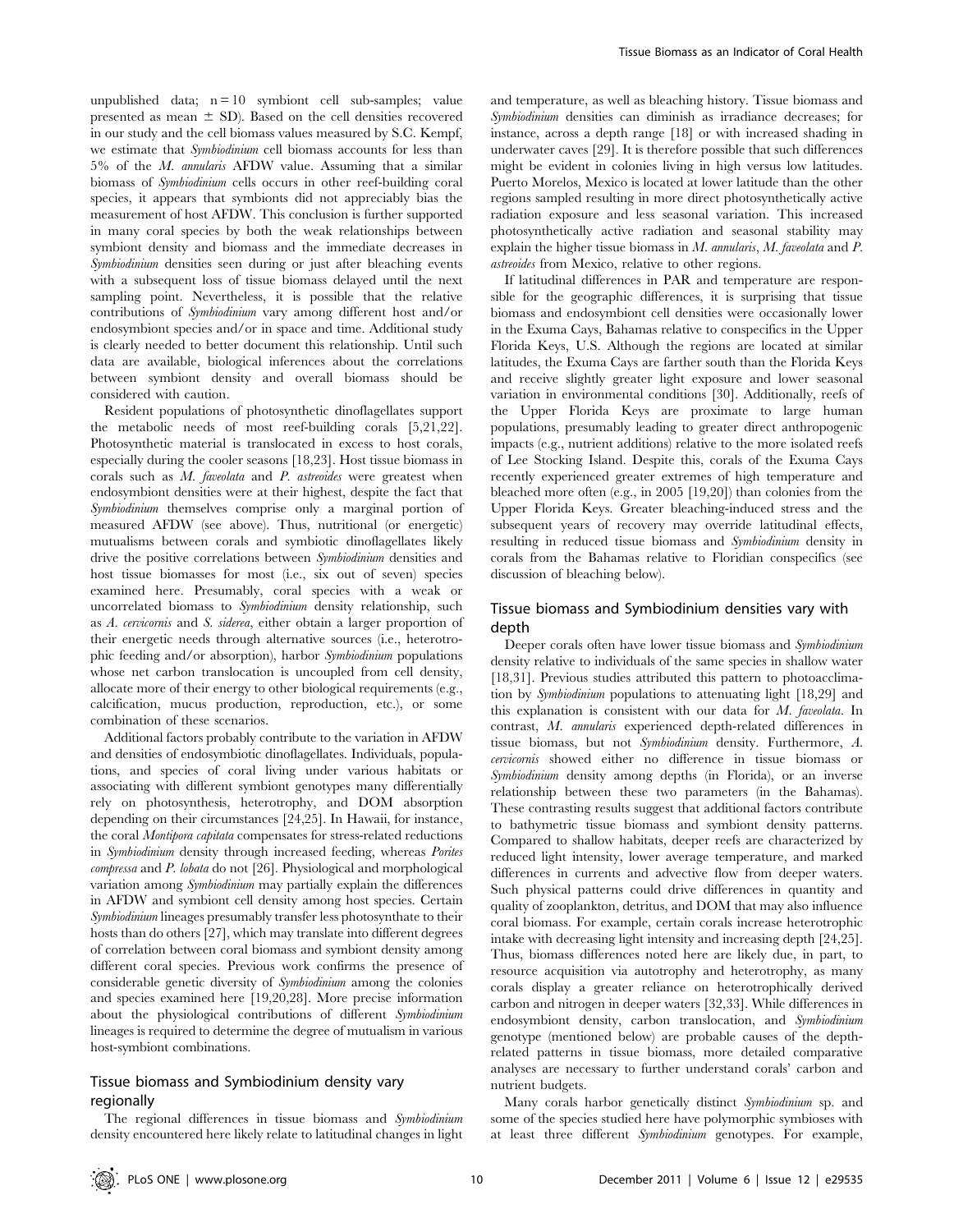members of the M. annularis species complex harbor internal transcribed spacer region 2 (ITS2) ''types'' A3 (Mexico), B1 (all three regions), B10 (Florida), B17 (Mexico), C3 (Florida), C7 (Mexico), C12 (Bahamas), and/or D1a (all three regions) and these ''types'' exhibit zonation by depth and colony position [13,20,28]. In shallow, high-light environments, clade A and B ''types'' dominate the tops of *Montastraea* spp. colonies; as depth increases, clade C ''types'' increase in abundance [28,34]. Additionally, considerable genetic diversity exists within a given Symbiodinium ITS2 ''type'' [35]. Even when identical Symbiodinium ITS2 genotypes are found in shallow and deep environments, additional genetic, and possibly physiological, differences likely exist [20,36]. Consequently, differences in endosymbiont populations may further contribute to the depth-associated differences in host tissue biomass observed here.

# Seasonality and bleaching in coral tissue biomass and Symbiodinium density

Previous studies demonstrated that symbiont density [17] and tissue biomass fluctuate seasonally, with intra-annual maximums in the winter/spring and minima in the summer/fall [18]. This pattern was further confirmed for the majority of coral species examined. In addition, some summers are characterized by excessive and/or prolonged periods of heating (many of which correspond to strong ENSO cycles) and result in greater declines in tissue biomass, symbiont populations, and photosynthetic capacity, leading to severe coral bleaching [37,38]. Results also indicate that certain corals, such as A. cervicornis, A. palmata, M. franksi, and P. astreoides, experience minimal seasonal change in biomass and/or symbiont density.

Seasonal changes in temperature and solar insulation play an important role in modulating coral metabolic rate [18]. High temperatures increase metabolic rate, which influences the depletion of lipid reserves, animal biomass, and skeletal growth [39]. Importantly, most Caribbean coral species reproduce by single annual broadcast spawning events in the late summer (i.e., Montastraea, Acropora, and S. siderea), while others brood and release mature larvae several times over the year (i.e., P. astreoides) [40]. Energetic demands of reproduction would further reduce lipids and overall biomass, thus contributing to the typical fall minima in coral tissue. Likewise, the more frequent reproductive effort and thermally tolerant symbioses of P. astreoides [13] may dampen seasonal biomass fluctuation in this species.

We identified bleaching in the form of significant declines in Symbiodinium density in M. annularis, M. faveolata, M. franksi, A. cervicornis, and S. siderea. Whereas bleaching was seen in the Florida Keys and Mexico in 1998, we were unable to sample most of these locations during the peak of the event, with the exception of ADM reef. Similarly, although bleaching was noted in 2005, the lack of symbiont loss in Montastraea spp. from Mexico in our samples is most likely due to the late sampling time (October), after symbiont populations began recovery. Thus, while many corals appeared pale, this may have been due to a substantial reduction in photosynthetic pigments per algal cell as the remaining symbionts were photoacclimating to the higher post-bleaching light field in hospite [41]. Clearly, annual symbiont loss, and greater decline during bleaching, plays a significant role in dictating resource partitioning in corals. Bleaching reduces the proportion of carbon translocated from Symbiodinium spp. to the host coral, and as a result, corals must consume stored energy reserves [42–44]. Our data also show that such losses in biomass do not always immediately coincide with losses of Symbiodinium, suggesting a possible time lag [18]. This was particularly apparent in Mexico, where sampling occurred after the 2005 event. For Montastraea spp., symbiont densities were in the process of recovery during sampling, whereas tissue biomass levels were experiencing significant declines.

# Low biomass corals are susceptible to death following stress

Seasonal monitoring revealed a correlation between low coral tissue biomass and colony mortality among individuals of M. annularis, M. franksi, and possibly A. cervicornis. This result is supported by Loya et al. [6], who documented higher survivorship among thick-tissue Pacific scleractinians, relative to thinner-tissue species, during the 1998 bleaching event. Similarly, Hoegh-Guldberg [1] proposed that thicker-tissue corals would be more resistant to bleaching due to increased photo-protective shading. These findings suggest the following hypotheses: 1) tissue biomass is indicative of overall coral colony health, 2) tissue biomass is predictive of colony survival probability following periods of stress, such as high-temperature induced bleaching, and 3) each species of coral has a biomass minimum, below which colonies are more susceptible to disease and starvation.

Mortality among Montastraea spp. colonies monitored at deep reef sites correlated with individuals maintaining a low average biomass of approx. 4.6 mg $\times$ cm<sup>-2</sup> for an extended period and then being subjected to thermal stress. In contrast, colonies of Montastraea spp. with higher biomasses survived (Fig. 7). Similar observations were made for A. cervicornis, which exhibited low tissue biomass throughout the year at all locations sampled (Fig. 5d). At three reefs, A. cervicornis colonies died following either the 1997– 1998 El Niño or putative disease incidents. These colonies experienced prolonged periods of low tissue biomass prior to their death (Fig. 8). While surviving A. cervicornis colonies exhibited slightly higher biomass values, all colonies experienced major reductions in the area of living coral tissue on their skeletons and many colonies died over the course of our sampling. Because all A. cervicornis colonies died or shrank substantially in tissue area (i.e., were dying), it was not possible to precisely estimate a minimum tissue threshold for this species. Based on comparisons to A. palmata, we estimated the minimum tissue threshold for A. cervicornis to be between 3.3 and 5.3 mg tissue $\times$ cm<sup>-2</sup>. However, comparisons between Acropora spp. should be interpreted cautiously, as the biomass differences may result primarily from intrinsic properties of each species as opposed to dissimilarity in colony health.

Based on the observations and correlations outlined above, we propose that corals that are unable to replenish their nutrient and energy reserves to a healthy level become metabolically fragile, and are thus increasingly susceptible to dying during episodes of stress when metabolic reserves are most needed. If this hypothesis is correct, tissue biomass represents a potentially useful indicator of the health of different corals. Field survey studies of mass bleaching events have noted differential mortality among coral colonies, species, and reefs [6,9,10]. This variability has been partially attributed to genetic and physiological differences among corals or their endosymbionts [11–13], however, such explanations do not account for all available data. Evidence presented here suggests that differences in colony biomass also contribute to the mortality patterns in reef-building corals and may in some cases underlie differential survival following bleaching.

## Materials and Methods

#### Study site and collection of corals

This study targeted seven species of corals, including M. annularis, M. faveolata, M. franksi, A. cervicornis, A. palmata, P. astreoides, and S. siderea for seasonal monitoring. Each coral species was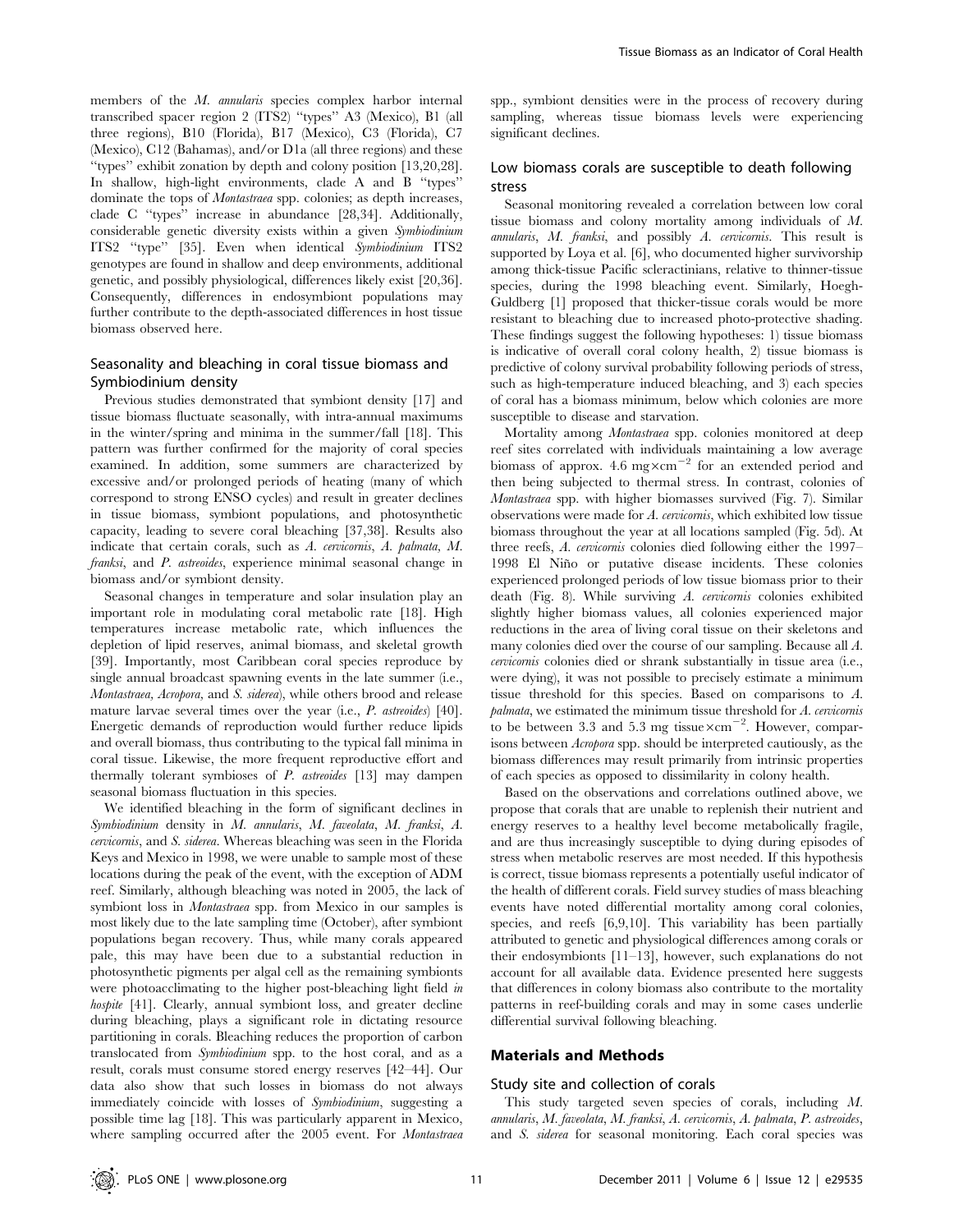sampled based on its local availability from up to three reefs in the Exuma Cays, Bahamas, five reefs in the Upper Florida Keys, United States (U.S.), and one reef in Puerto Morelos, Mexico. Site coordinates, depth, and coral species collected at each site are provided in Table 1 and a map of the collection localities is shown in Fig. 1. Each reef was sampled seasonally, with sample periods designated here as winter (January–March), spring (April–June), summer (July–September), and fall (October–December). Occasionally, circumstances (e.g., storm activity) prohibited the collection of samples during a particular time point, and as a result, collection frequency ranged between two to four samplings per site per year. Collection durations at each site are listed in Table 1.

At each site, six representative colonies of each species were tagged at the beginning of the study to ensure that subsequent collections were from the same coral colony. Due to the difficulty in permanently tagging the branches of A. cervicornis, this coral was sampled from up to six distinct colonies from the same population at every collection period, but not necessarily the same colonies each time. (Note: sample sizes of A. *cervicornis* at deeper sites were reduced  $[n = 2-3]$  due to its rarity at depth.) At each sampling interval, approximately 10-cm<sup>2</sup> fragments were removed from each colony using a hammer and chisel or punch core. All colony fragments were taken from non-shaded areas at or near the tops of each colony in order to minimize potential light micro-environmental variability effects across the colony surface. Fragments were placed in pre-labeled plastic bags filled with seawater and transported in an insulated cooler to the laboratory where they were processed immediately.

## Determination of coral tissue biomass and Symbiodinium density

Each coral fragment was split into two pieces. The first subfragment was processed for coral tissue biomass following a modified protocol based on Johannes and Wiebe [45]. Tissue was removed from the skeleton with a recirculating Waterpik<sup>TM</sup> using distilled water and then frozen at  $-20^{\circ}$ C. The frozen slurry was then lyophyilized and subsequently baked in a muffle furnace (Fisher Scientific) for at least 4 h at  $500^{\circ}$ C. Ash-free dry weight was calculated as the difference between dry weight and ash weight following the protocol of Fitt et al. [18]. The second coral sub-fragment was processed to determine Symbiodinium densities. This fragment was 'waterpiked' with 0.45 µm-filtered seawater. Algal densities were calculated from replicate  $(n=6-10)$  hemocytometer counts of homogenized tissue. Fragment surface area was determined by the aluminum foil method [46] and tissue biomass and symbiont density were normalized to the surface area of the coral sample. The resulting raw data are publically available at the database DRYAD (http://datadryad.org; doi: 10.5061/dryad.gm005fg8).

#### Statistical analyses

We used Pearson correlations to determine the degree to which tissue biomass and Symbiodinium density were correlated in each of the seven coral species across locations, depths, and collection time points. Assumptions of normality and homogeneity of variance were tested and, because all data lacked normality, each dataset was square root transformed to satisfy normality assumptions. Unless otherwise noted, all subsequent statistical tests were performed on the transformed datasets.

For the following analyses, coral tissue biomass and Symbiodinium density were examined independently of one another using the analytical software JMP VERSION 8 (SAS Institute Inc., Cary, NC, U.S.) and SYSTAT VERSION 13 (Cranes Software International,

Bangalore, India). The effects of region, depth, and their interaction on tissue biomass or Symbiodinium density were tested using two-factor analyses of variance (ANOVA) and Tukey's honestly-significant-difference tests (M. annularis, M. faveolata, A. cervicornis, and P. astreoides). When total population size was less than 3 across all sites, T-tests were used instead (M. franksi, A. palmata, and S. siderea). We used separate two-factor ANOVAs to test for effects on coral tissue biomass and Symbiodinium density instead of a single MANOVA because tissue biomass and symbiont density were often correlated (see results), thus violating assumptions of colinearity of variances in dependent variables. For all seven coral species, the effects of location, season, and their interaction on tissue biomass or Symbiodinium density were tested using two-factor ANOVAs. Changes in tissue biomass and Symbiodinium density coincident with bleaching events were examined by comparing parameter values during the bleaching event to the mean summer biomass or symbiont density value for that reef and species, excluding bleaching year data, using twosample protected T-tests. The mean summer value was used for these comparisons because this is the period in which tissue biomass and Symbiodinium density are typically the lowest each year [18].

To test the hypothesis that low tissue biomass renders coral colonies susceptible to mortality, optimal mortality thresholds were determined within a differential range separating colony outcomes (survival versus mortality). The method (see Text S1) identified the single threshold value in the range between greatest ''dying'' value and lowest ''surviving'' value that had the lowest probability of incorrectly classifying a coral as surviving or dying based on its actual measured tissue biomass and known fate (given that the data were normally distributed). Thresholds were tested in increments of 0.1 across the differential range; threshold values were considered to be acceptable if their probability of misclassification was less than 0.05. Thus, mortality threshold analysis resulted in a single optimum value and range of acceptable values for each differential range tested.

#### Supporting Information

Table S1 Two-factor ANOVA with interaction terms summary based on the biomass and Symbiodinium densities of seven corals. (DOCX)

Text S1 Protocol and programs for mortality threshold analysis, designed and calculated with MATLAB R2007b.

```
(DOCX)
```
### Acknowledgments

We thank the numerous undergraduates who worked on this project with us as well as the support staffs of the Perry Institute for Marine Science, the Unidad Académica Puerto Morelos UNAM in Mexico, the National Oceanic and Atmospheric Administration (NOAA) Day Boat Program, and the Florida Keys National Marine Sanctuary in Key Largo, Florida. The authors thank J.R. Chabot for his assistance in designing and coding the algorithm for the mortality threshold analysis and S.C. Kempf for providing unpublished data on the contributions of Symbiodinium cells to holobiont tissue biomass. We are also grateful to the handling editor and two anonymous reviewers for providing constructive comments that improved the manuscript. All coral collection was conducted with permits from the appropriate regulatory agency in the countries where collection occurred. In the Florida Keys, U.S., permits were issued by the Florida Keys National Marine Sanctuary or Florida Department of Environmental Protection depending on the year of collection. In the Bahamas, collection was conducted under permits issued by the Bahamas Department of